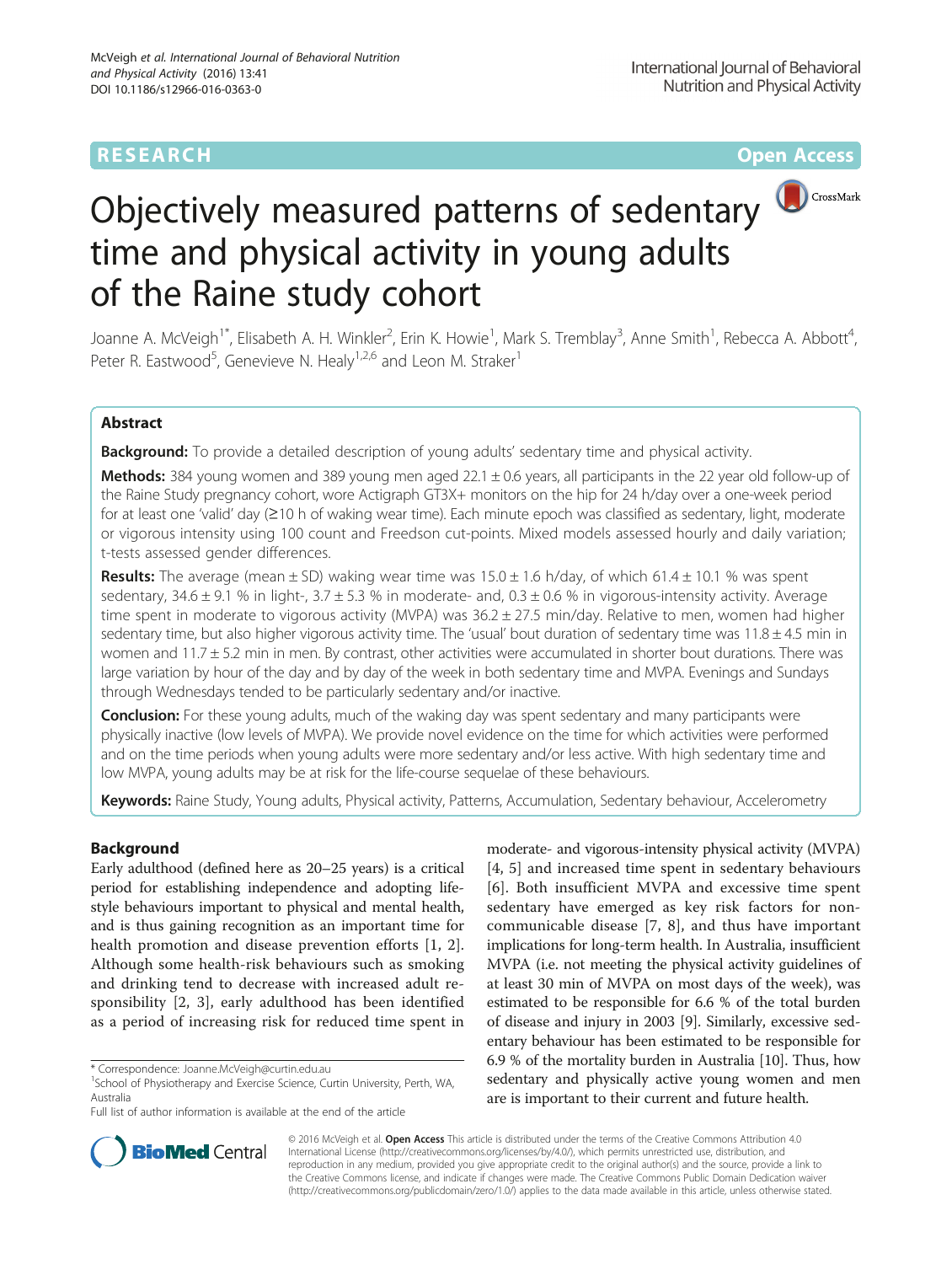In addition to the total amount of time spent in sedentary behaviour and in physical activity (at light, moderate and vigorous intensities) being important for health outcomes in adults [\[11](#page-10-0)–[13\]](#page-10-0), the patterns of how physical activity and sedentary time are accumulated may also have implications for health. For example, frequent interruptions to sedentary time have been beneficially associated with indicators of adiposity in observational studies [[14](#page-10-0)], and have resulted in acute benefits for glucose and insulin in laboratory trials [\[15](#page-10-0)]. Targeted interventions may thus benefit from a detailed understanding of when over the course of a day or week populations are most sedentary and least active.

The majority of studies on sedentary time and physical activity have been undertaken in children, middle-aged adults, and elderly adults, with few studies focussed on young adults. The available data over the period from late adolescence to early adulthood from either self-report measures [\[16](#page-10-0)–[19](#page-10-0)] or objective measures [\[6](#page-10-0), [20](#page-10-0)–[22](#page-10-0)] suggests that (on average) there is a small decline in MVPA, and a substantial increase in sedentary time. A few studies with objective measures have included a proportion of young adults in samples across very broad age ranges [[6, 22](#page-10-0)–[24\]](#page-10-0). Of these studies, the closest to a young adult group examined has been from the NHANES study, which reported that young adults aged 20–29 years spend approximately 55 % of their waking day in sedentary time and 40 min per day in MVPA [[6, 20](#page-10-0)]. However, these reports did not examine how sedentary time or physical activity were accumulated nor when, in terms of time of day or day of the week. Although these studies help to identify young adults as a potential key target group for prevention efforts, the pattern of how and when young adults accumulate sedentary behaviour and physical activity has not been well characterised. Thus, there is limited detailed information to help inform interventions targeting this group.

Therefore, the current study aimed to answer the following questions about young adults: (1) how sedentary and physically active are young men and women? and; (2) what are the patterns by which young adults accumulate sedentary time and physical activity, in terms of how much at a time, and when across the day and week they perform these behaviours?

### Methods

#### Participants

The data for this study are from the 22 year-old followup of participants enrolled in the Western Australian Pregnancy Cohort (Raine) Study ([www.rainestudy.org.au](http://www.rainestudy.org.au)) [[25\]](#page-10-0). Briefly, 2900 pregnant women attending a public antenatal clinic or nearby private practices in Perth, Australia were recruited into the study between May 1989 and November 1991. A total of 2868 children

underwent serial assessments in utero, at birth and at ages 1, 2, 3, 5, 8, 10, 14, 17, 20 and 22 years. Of the 2868 participants originally enrolled, 2086 were still 'active' and contacted for participation in the 22 year follow up between 2012 and 2014. Of these, 1234 young adults took part in some aspect of the year 22 year follow up, with 926 participants agreeing to participate in the activity monitor component.

## Ethics

Informed, written consent to participate in the study was obtained by each participant. The study was approved by the institutional ethics committee of Curtin University (HR 23/2013) and the University of Western Australia (RA/4/1/2646 & RA/4/1/2100).

## Data collection

All participants attended a central testing site in Perth, Australia. Upon arrival, participants were asked to complete questionnaires and were then fitted with the hip-worn Actigraph GT3X+ (Actigraph, Pensacola, FL, USA) accelerometer and were asked to wear it continuously for the following eight days. Participants were also asked to wear another monitor on their non-dominant wrist: data from the wrist monitor will be presented elsewhere. Participants also completed several hours of clinical assessments and an overnight sleep study (for full protocol details see [[26](#page-10-0)]).

## Demographic and anthropometric data

All participants completed a questionnaire composed of standard questions and scales drawn from prior studies to gather information on sex, ethnicity, income, living arrangements, education, working status, children, selfrated health and medical history [\[26](#page-10-0)]. Height and weight were taken with participants wearing indoor clothing without shoes and measured according to standardized methods by trained research assistants [[26](#page-10-0)].

## Sedentary time and physical activity

Sedentary time and physical activity were objectively measured using a continuous wear (24 h/day) protocol over an approximately eight day period using the Actigraph GT3X+ accelerometer. The GT3X+ was programmed to record raw data at a frequency of 30Hz which were later reduced to vertical axis movement counts per 60 s epoch for the purpose of the current analyses. Participants were instructed to wear the accelerometer on the right hip continuously, except during bathing or aquatic activities. Participants were also provided with an activity/sleep diary and asked to record all sleep times, work or study times, and any accelerometer removal times over the assessment period. A reminder contact (email, SMS, or phone) was provided on day two of the wear period for each participant.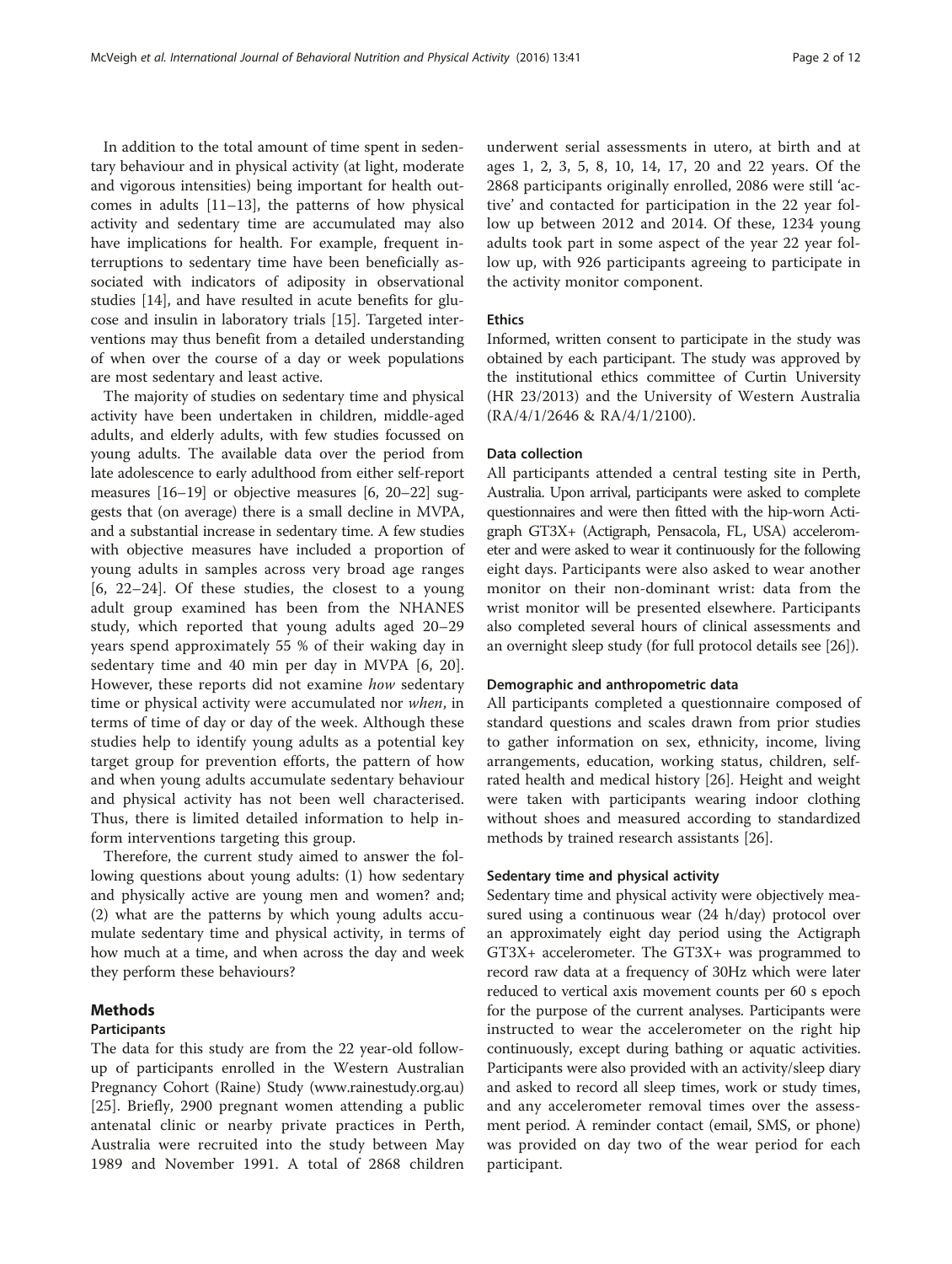Accelerometer data were downloaded and processed in SAS (version 9.3, SAS Institute, Cary, NC, USA). Waking wear data could not be identified from diaries as only 41 % (380/926) of participants returned diaries with sufficient information. We trialled available low-burden methods for identifying waking wear in hip-worn minute epoch data (that have not been validated in young adults [[27](#page-10-0)–[31\]](#page-11-0)), and an algorithm we developed relative to visual identification (two raters) in a subset of 95 participants. Our algorithm was used, as it was the most accurate available method for this sample [\[32, 33](#page-11-0)]. The agreement achieved was similar to the agreement between raters, with a mean difference between expert visual identification and the automated algorithm for waking wear time of 7 min/day (95 % Limits of Agreement: −220 to 234 min) on days deemed valid (defined as ≥10 h of waking wear time [[34](#page-11-0)]) by both methods. Common cut-points [\[6,](#page-10-0) [35](#page-11-0)] were used to class each minute as sedentary (<100 counts per minute, cpm), light intensity (100–1951 cpm), moderate intensity (1952–5724 cpm), or vigorous intensity (>5724 cpm). Time spent at each activity intensity was calculated, as well as the average accelerometer counts at each activity intensity. As in previous studies [\[36, 37\]](#page-11-0), we also measured MVPA in  $\geq 10$  min bouts, allowing for two minutes below the cut-point (modified 10 min bouts), and in strict bouts of MVPA ≥10 min (no hesitation allowed). Activities were summarised by bout duration, in hourly time blocks for each day, as totals for each day, and as averages across valid days. Based on the method proposed by Chastin and Granat [[36](#page-11-0)], the 'usual'sedentary bout duration was also calculated for each individual. An individual accumulates half of all his or her sedentary time in bouts longer than his or her 'usual' bout duration. Usual bout durations were calculated from the midpoint of each individual's sedentary accumulation curve, fitted by non-linear regression (Levenberg–Marquardt algorithm) as described by Chastin et al (Chastin et al 2015). The raw step count (uncensored, i.e. all steps counted) recorded per minute was also used.

## Statistical analyses

All participants with ≥1 valid day of data were included in the present analyses ( $n = 733$ ). Statistical analyses were conducted using SAS (version 9.4, SAS Institute, Cary, NC, USA) with significance set at two-tailed  $p < 0.05$ . Amounts of sedentary time and physical activity, and usual sedentary bout duration were reported using descriptive statistics (e.g., means, medians, percentages) for the group overall, and for men and women separately. Comparisons between men and women were conducted using student's t-test or Wilcoxon-Mann-Whitney test as appropriate.

For light activity and MVPA, which are more sporadic than sedentary time, the observed accumulation across bouts of increasingly long duration across the entire sample of young men and young women are reported. From these accumulation plots, the bout durations explaining approximately half the sample of young women's and men's time spent in these activities are reported. For comparison purposes, these are also reported for sedentary time. Accumulation of physical activity across categories of intensity and bout duration was also described using Exposure Variation Analysis (EVA) [\[38, 39](#page-11-0)].

Variation by hour of the day and by day of the week in MVPA, and the sedentariness of the remaining time not spent in MVPA (as sedentary/light ratio), were examined using linear mixed models (continuous outcomes) or generalised linear mixed models (binary outcomes). These models included all valid observed data and were adjusted for several sociodemographic characteristics to account for compositional differences in the groups providing data on certain days or hours. Hourly and daily sedentary/light ratio and daily MVPA data were log transformed. As many hours of data contained no MVPA, hourly MVPA was examined as 'any MVPA' yes/no. Variance-covariance structures were selected based on Bayes Information Criterion; unstructured variance-covariance was used for the daily models, and a Toepliz structure was used for the hourly models. From these models, differences between the day (or hour) and the grand mean are reported, with adjustment for multiple comparisons (Sidak method), based on least squares means estimations. Random day-to-day variability is also reported.

## Results

Of the 926 participants who agreed to participate in accelerometer data collection, 773 participants, 389 (50.3 %) women (22.1 ± 0.66 years) and 384 (49.7 %) men (22.1 ± 0.60 years) provided at least one day of valid accelerometer data with the overall median being six days of valid wear; 563 participants (73 %) provided ≥4 valid days. The physical, socio-demographic, and health-related characteristics of these participants are shown in Table [1](#page-3-0). The 773 participants participating in the 22 year old Raine followup who had  $\geq 1$  valid day of accelerometer data, when compared with 2011 census data for similarly aged young adults in Western Australia, reflected usual study participation biases. There was an over-representation (≥10 %) of higher socioeconomic status in terms of education (more high school completion and current study), occupation (more professional women), and employment (more currently employed, though typically for fewer hours, consistent with more currently studying) (Additional file [1](#page-10-0): Table S1).

## Amounts of sedentary time and physical activity

The amounts of sedentary time and physical activity observed in young adults are shown in Table [2.](#page-4-0) Overall,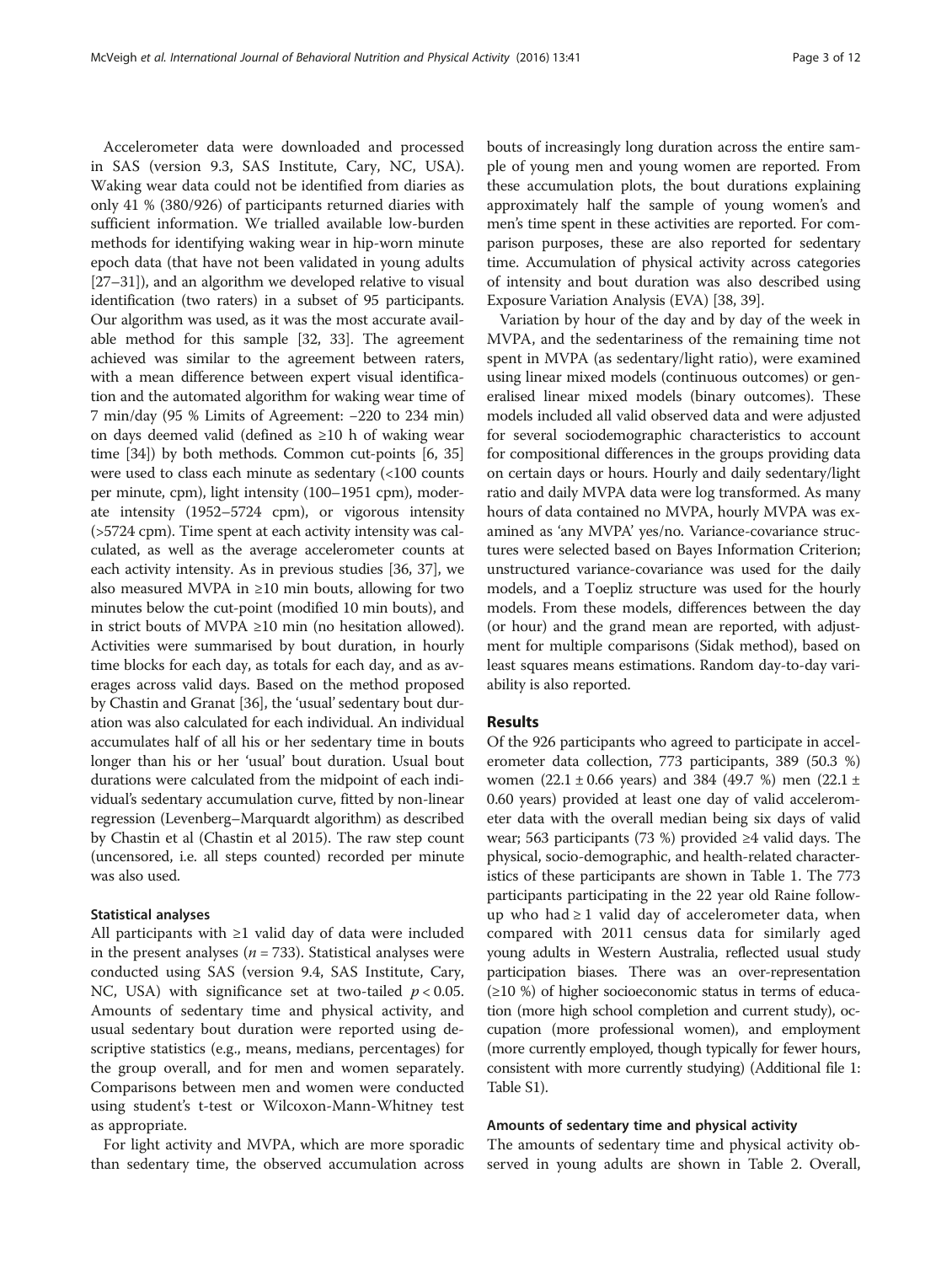| Variable                                     | All $(n = 773)$ | Women $(n = 389)$ | Men $(n = 384)$ |
|----------------------------------------------|-----------------|-------------------|-----------------|
| Physical                                     |                 |                   |                 |
| Age (y)                                      | $22.1 \pm 0.6$  | $22.1 \pm 0.7$    | $22.1 \pm 0.6$  |
| Weight (kg)                                  | $74.6 \pm 16.9$ | $69.1 \pm 16.7$   | $80.3 \pm 15.2$ |
| Height (cm)                                  | $172.5 \pm 9.6$ | $166.0 \pm 6.2$   | $179.1 \pm 7.7$ |
| Body Mass Index (kg/m <sup>2</sup> )         | $25.0 \pm 5.1$  | $25.1\pm5.8$      | $25.0 \pm 4.3$  |
| Caucasian                                    | 651 (84.2)      | 328 (84.3)        | 323 (84.1)      |
| Socio-demographic                            |                 |                   |                 |
| Living arrangements                          |                 |                   |                 |
| Live alone                                   | 16(2.3)         | 10(2.8)           | 6(1.7)          |
| Live with partner                            | 111 (15.8)      | 40 (11.4)         | 45 (12.9)       |
| Live with parents (not partner)              | 419 (59.8)      | 218 (62.1)        | 201 (57.4)      |
| Live with others (not partner, not parents)  | 155(22.1)       | 83 (23.7)         | 98 (28.0)       |
| Has (or expecting) children                  | 30(5.0)         | 15(6.3)           | 15(6.0)         |
| Educational attainment                       |                 |                   |                 |
| High school or less (not currently studying) | 140 (20.1)      | 66 (19.0)         | 74 (21.2)       |
| Currently studying, no qualification yet     | 349 (50.1)      | 179 (51.4)        | 170 (48.7)      |
| Post-school qualification Complete           | 208 (29.8)      | 103 (29.6)        | 105(30.1)       |
| Employment status                            |                 |                   |                 |
| Not working                                  | 245 (33.5)      | 126 (34.0)        | 119 (33.1)      |
| Working part time, casual, unknown hours     | 197 (27.0)      | 108 (29.1)        | 89 (24.7)       |
| Working full time                            | 289 (39.5)      | 137 (36.9)        | 152 (42.2)      |
| Health                                       |                 |                   |                 |
| Self-rated health (poor)                     | 18(2.6)         | 9(2.5)            | 9(2.7)          |
| Smoker                                       | 116 (15.0)      | 49 (12.6)         | 67 (17.4)       |
| Current asthma                               | 77 (10.6)       | 37 (10.0)         | 40 (11.2)       |

<span id="page-3-0"></span>Table 1 Characteristics of study participants

Data are mean  $\pm$  SD or n (%) per group

mean ( $\pm$ SD) waking wear time was  $15.0 \pm 1.6$  h/day, most of which was spent sedentary  $(9.2 \pm 1.6 \text{ h/day}, 61.4 \text{ %})$ or in light intensity activity  $(5.2 \pm 1.5 \text{ h/day}, 34.6 \text{ %})$ with little time spent in moderate intensity activity  $(33.8 \pm 25.2 \text{ min/day}, 3.7 \text{ %})$  and very limited time spent in vigorous intensity activity  $(2.5 \pm 5.3 \text{ min/day}, 0.3 \text{ %})$ . On average young adults spent  $2.1 \pm 1.2$  h/day sedentary for prolonged periods of ≥30 min continuously at a time.

When activity was expressed as a percentage of waking wear time, compared with young men, young women spent more time sedentary and undertook more vigorous activity, but spent less time in light activity, moderate activity and in MVPA (Table [2\)](#page-4-0). Some gender differences were very small, such as 0.3 min/day for vigorous activity, whilst others were more pronounced, such as the 10.7 min/day difference in MVPA and 29.8 min/day difference in sedentary time. Consistent with the light activity and MVPA findings the average daily step counts (uncensored) were also significantly lower in women than men ( $p < 0.001$ ), by approximately 1500 steps. Men and women did not differ significantly in prolonged sedentary time.

Using an "every minute counts" method, nearly all (99.7 %,  $n = 771$ ) young adults performed at least some MVPA, with a mean of  $36.2 \pm 27.5$  min/day and a median of 30.1 min/day. By this same definition, participants' average daily MVPA was consistent with achieving the recommendation of ≥150 min per week in 67.8 % (95 % CI: 64.6, 71.1) of young adults overall (62.2 % (95 % CI: 57.9, 68.0) of young women and 73.4 % (95 % CI: 69.3, 77.1) of young men). While all participants did at least some MVPA counting every minute, 25.2 % engaged in no MVPA over the entire assessment period that was sustained for at least ten minutes at a time, even allowing for a two-minute hesitation. The percentage of participants averaging ≥10000 steps/day based on uncensored step counts was 83.3 % ( $n = 324$ ) in women and 83.9 % ( $n =$ 322) in men. Uncensored step counts with our accelerometer model and settings have been estimated to be  $\approx$ 36 % higher than actual steps [[40\]](#page-11-0); allowing for this over-estimation, a lesser but still substantial proportion of women 54.2 % ( $n = 211$ ) and men 58.9 % ( $n = 226$ ) had average daily step counts of 13600 or higher.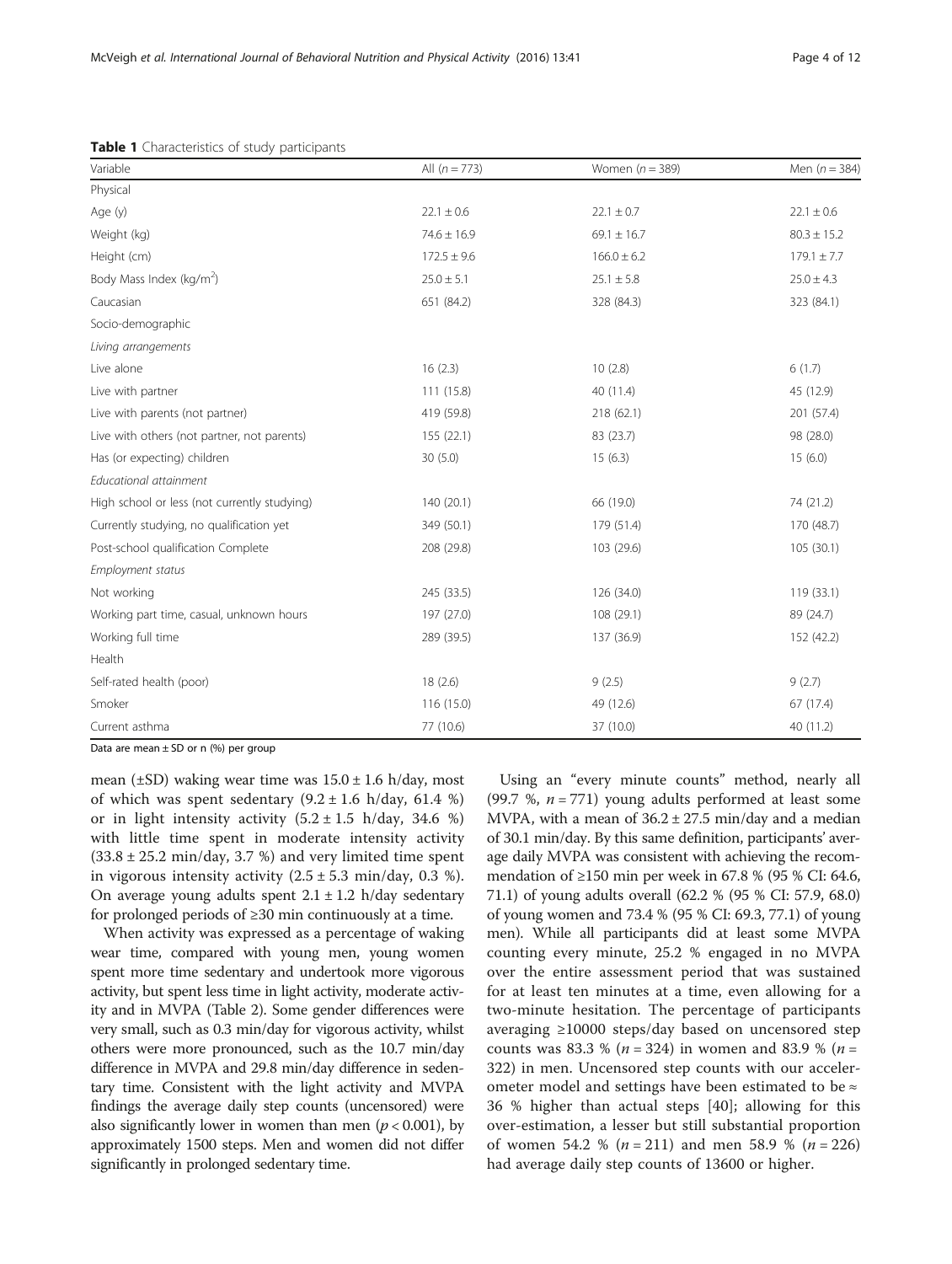|                                                    | All $(n = 773)$   | Women $(n = 389)$ | Men $(n = 384)$   | $p$ value* |
|----------------------------------------------------|-------------------|-------------------|-------------------|------------|
| Waking wear time, h/day                            | $15.0 \pm 1.6$    | $15.0 \pm 1.5$    | $14.9 \pm 1.6$    | .584       |
| Sedentary, % of waking wear                        | $61.4 \pm 10.1$ % | $62.8 \pm 9.0$ %  | $60.0 \pm 11.0$ % | < 0.001    |
| Light activity, % of waking wear                   | $34.6 \pm 9.1$ %  | $33.8 \pm 8.2$ %  | $35.3\pm9.8$ %    | < 0.001    |
| Moderate activity, % of waking wear                | $3.7 \pm 2.8$ %   | $3.1 \pm 2.5$ %   | $4.4 \pm 3.0 \%$  | < 0.001    |
| Vigorous activity, % of waking wear                | $0.3 \pm 0.6$ %   | $0.3 \pm 0.6$ %   | $0.2 \pm 0.5$ %   | .010       |
| Sedentary time, h/day                              | $9.2 \pm 1.6$     | $9.4 \pm 1.5$     | $8.9 \pm 1.7$     | .178       |
| Light activity, h/day                              | $5.2 \pm 1.5$     | $5.1 \pm 1.4$     | $5.3 \pm 1.6$     | .002       |
| Moderate activity, min/day                         | $33.8 \pm 25.2$   | $28.4 \pm 22.3$   | $39.1 \pm 26.7$   | < .001     |
| Vigorous activity, min/day                         | $2.5 \pm 5.3$     | $2.6 \pm 5.9$     | $2.3 \pm 4.7$     | .020       |
| Uncensored step counts, n/day                      | $14758 \pm 508$   | $14002 \pm 4220$  | $15522 \pm 5743$  | < .001     |
| Prolonged sedentary time (in ≥30 min bouts), h/day | $2.1 \pm 1.2$     | $2.1 \pm 1.1$     | $1.9 \pm 1.2$     | .345       |
| MVPA, min/day                                      |                   |                   |                   |            |
| All minutes                                        | $36.2 \pm 27.5$   | $31.1 \pm 24.6$   | $41.4 \pm 29.2$   | < 0.001    |
| In modified bouts $\geq$ 10 min <sup>b</sup>       | $14.4 \pm 19.2$   | $12.5 \pm 17.5$   | $16.4 \pm 20.7$   | < .001     |
| In strict bouts ≥10 min                            | $7.9 \pm 12.3$    | $7.2 \pm 11.2$    | $8.6 \pm 13.3$    | .036       |
| % averaging ≥150 min/week MVPA                     |                   |                   |                   |            |
| All minutes                                        | $47.25 \pm 26.88$ | $42.10 \pm 25.18$ | $51.66 \pm 27.54$ | < .001     |
| In modified bouts $\geq$ 10 min <sup>b</sup>       | $20.23 \pm 20.88$ | $14.38 \pm 19.59$ | $21.65 \pm 21.83$ | .004       |
| In strict bouts ≥10 min                            | $11.15 \pm 13.74$ | $10.91 \pm 12.78$ | $11.35 \pm 14.53$ | .234       |
| Accelerometer counts/min, cpm                      |                   |                   |                   |            |
| All waking wear time, cpm                          | 317 (244-399)     | 296 (229-367)     | 337 (256-442)     | < .001     |
| Sedentary time, cpm                                | $15(13-18)$       | $15(13-17)$       | $15(12-18)$       | .038       |
| Light activity, cpm                                | 545 (502-598)     | 535 (489-575)     | 559 (515-619)     | < .001     |
| Moderate activity, cpm                             | 2922 (2684-3234)  | 2914 (2651-3182)  | 2927 (2700-3260)  | .142       |
| Vigorous activity, cpm                             | 6798 (6239-6798)  | 6972 (6310-8006)  | 6614 (6200-7584)  | .026       |
| MVPA, cpm                                          | 3031 (2712-3535)  | 3009 (2685-3557)  | 3059 (2741-3531)  | .565       |

<span id="page-4-0"></span>Table 2 Accelerometer-measured sedentary time and physical activity in young Australian adult women and men<sup>a</sup>

Data are mean  $\pm$  SD or median (25<sup>th</sup>–75<sup>th</sup> percentile) Abbreviations: SD standard deviation; MVPA (moderate to vigorous physical activity); cpm counts per minute ActiGraph, GT3X+ accelerometer, low-frequency extension, minute epochs classed as: sedentary (<100 cpm) light (100–1951 cpm), moderate (1952–5274 cpm) or vigorous (>5275 cpm)

modified bouts with at least 10 min ≥ MVPA threshold, allowing up to 2 min below the MVPA threshold per bout

\*p for difference between men and women, significant  $p < .05$ , by t test (for mean  $\pm$  SD) or Mann-Whitney U test (for medians)

The mean intensity of the time spent in bouts classed within each of the broad intensity categories varied from person to person, with wide interquartile ranges (Table 2). Women's sedentary time and light activity time were spent at a significantly lower average intensity than men's, while their vigorous activity was spent at a higher average intensity than men. There was no significant or large gender difference in the intensity of their moderate activity or MVPA (most of which was moderate activity).

## For how long at a time are sedentary time and physical activity accumulated?

Figure [1](#page-5-0) shows the percentage of sedentary time that young women (2a) and men (2b) were observed to accrue in bouts of increasing durations, and the theoretical accumulations of sedentary time across the entire sample of young men and young women are depicted in

Additional file [1](#page-10-0): Figure S1. On average (mean  $\pm$  SD), both young men and women accumulated approximately half of their sedentary time in bouts of just under 12 min or shorter  $(11.8 \pm 4.5 \text{ min}$  in young adult women;  $11.7 \pm 1.7 \text{ min}$ 5.2 min in young adult men;  $p = 0.041$  for difference; Additional file [1](#page-10-0): Figure S1). Sedentary bouts of at least 20 min and at least 30 min duration respectively accounted for 34.5 % and 21.5 % of all of the sedentary time observed in this sample of young women and 33.7 % and 21.1 % of all of the sedentary time observed in this sample of young men (Fig. [1\)](#page-5-0).

Young adult men and women accumulated light activity and MVPA time in much shorter periods at a time than they accumulated their sedentary time. Half of all young men's and young women's light activity was accumulated in bouts of approximately 3–4 min or shorter, 25 % in bouts of approximately 1–2 min or shorter, and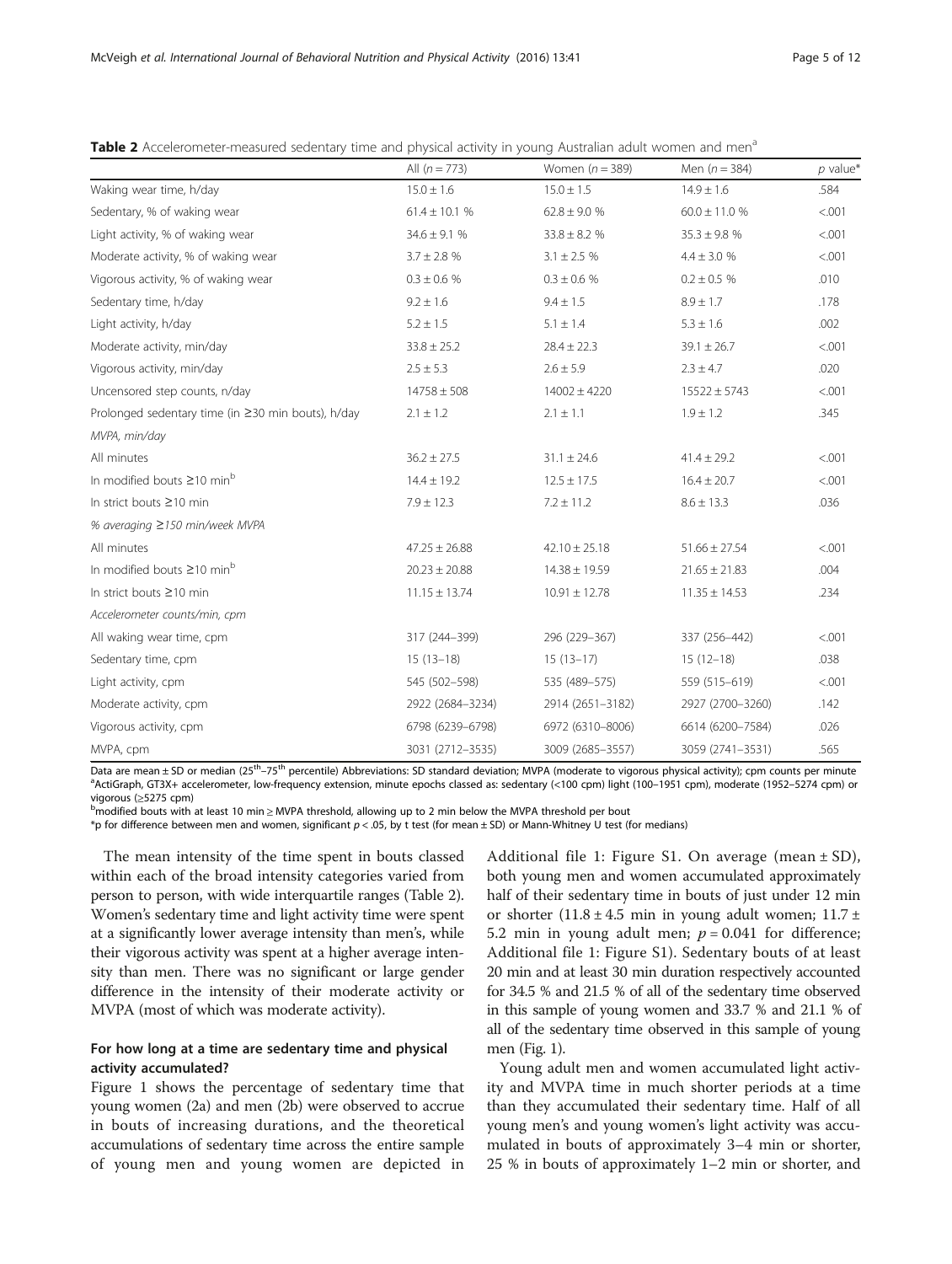<span id="page-5-0"></span>

another 25 % accumulated in bouts longer than  $\approx$  8–9 min (men) or  $\approx$  7–8 min (women). For both young men and women, 50 % of all MVPA time that occurred was accumulated in bouts of approximately 2–3 min or shorter, with the shortest bouts (1 min) accounting for 26 % of MVPA time, and another 25 % of MVPA in bouts of approximately 8–9 min or longer. Specifically, only 22 % and 23 % of MVPA time that occurred in this sample of young men and women, respectively, was accrued in strict bouts of  $\geq 10$  min continuously.

Figure [2](#page-6-0) depicts young women's and young men's waking wear time spent sedentary and in light, moderate and vigorous intensity accumulated for different periods at a time (EVA). Within both men and women, the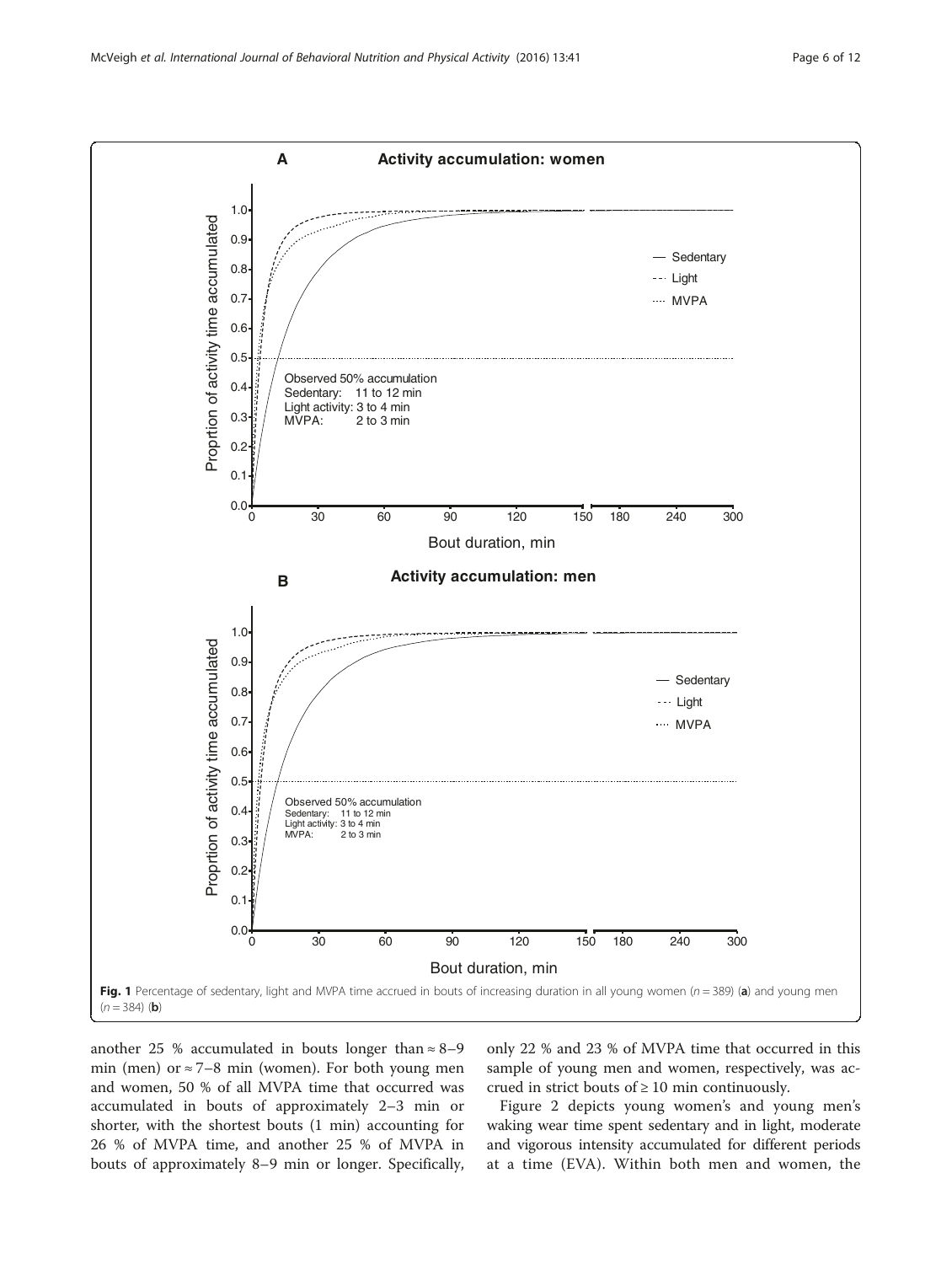<span id="page-6-0"></span>

dominance of sedentary time over other intensities is highlighted in the figure, as is the dominance of short bouts of light and moderate intensity activity.

## Which times of day and on which days are young adults sedentary and physically active?

There was significant and large variation by hour of the day in mean sedentary/light ratio as well as the odds of young adults performing MVPA (both  $p < 0.001$ ), as shown in Fig. [3a](#page-7-0) and [3b](#page-7-0) respectively. The adjusted mean probability of engaging in MVPA (Fig. [3b\)](#page-7-0) was above average for all hours between 08:00 and 18:59 (23 to 76 % higher in relative terms, Relative Rate (RR) = 1.23 to 1.76) and below average both from 19:00 onwards and before 07:00 (11 % lower to 2.6-fold lower, RR = 0.90 to 0.38), with only the hour 07:00–07:59 not varying significantly from the overall mean  $(RR = 0.94, 95 %$  CI: 0.83, 1.05,  $p = .819$ ). The balance of time spent sedentary versus in light activity (as a ratio) (Fig. [3a](#page-7-0)) excludes MVPA time, but still showed an hourly patterning similar to MVPA. Young adults were less sedentary than average over the period 07:00–18:59 (hourly means were 14 to 27 % lower,  $RR = 0.88$  to 0.79) and were more sedentary than average both from 20:00 onwards and before 07:00 (means 13 % to 2-fold higher, RR = 1.13 to 2.03). Sedentary/light ratio did not vary significantly ( $p = .092$ ) or substantially from the overall average for the 19:00– 19:59 h (RR = 0.95, 95 % CI: 0.89, 1.00).

Figures [3c and d](#page-7-0) display the difference in the geometric means for each day of the week relative to the overall mean across the week, having accounted for differences in the types of participants providing data on each day. Sedentary/light ratio (Fig. [3c](#page-7-0)) differed significantly by day of the week, by small amounts. Fridays and Saturdays were both less sedentary than average (respectively, by 6 % and 9 %, RR = 0.94, 95 % CI: 0.91, 0.98 and RR = 0.91, 95 % CI: 0.87, 0.96) while Wednesdays were more sedentary than average (by 5 %, RR = 1.05, 95 % CI: 1.00, 1.09). Other differences were small and non-significant from the overall mean (1 to 3 % higher or lower). Mean MVPA (Fig. [3d\)](#page-7-0) varied significantly by day of the week  $(p = < 0.001)$ , being below average on Sundays, by approximately 30 % (RR = 0.72, 95 % CI: 0.64, 0.80), and being above average on Thursdays, by 13 % ( $RR = 1.13$ , 95 % CI: 1.04, 1.22). On the other days, the differences were not statistically significant and were small, ranging from 4 % below to 8 % above average ( $RR = 0.96$  to 1.08).

Examining the random variation, that is how values on one day are related to values on the other days (Additional file [1:](#page-10-0) Table S2), the correlations tended be stronger for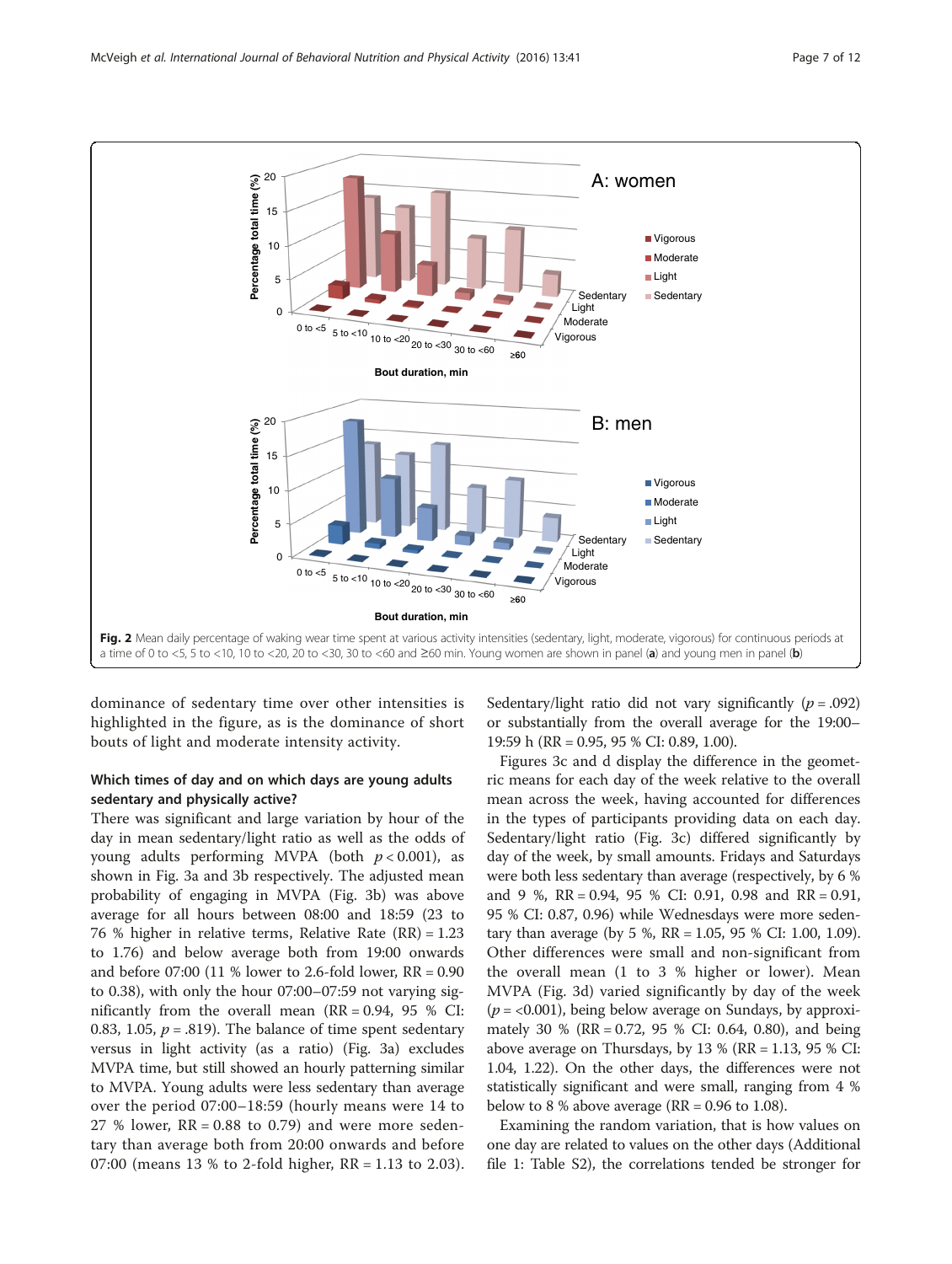<span id="page-7-0"></span>

any two weekdays ( $r = 0.37$  to 0.50 for MVPA and  $r = 0.42$ to 0.59 for sedentary/light ratio) or for two weekend days  $(r = 0.41$  for MVPA and  $r = 0.44$  for sedentary/light ratio) than for weekday–weekend day pairings ( $r = 0.23$  to 0.35 for MVPA and  $r = 0.24$  to 0.36 for sedentary/light ratio). The sole exception was that Fridays and Saturdays displayed a moderately strong correlation  $(r = 0.46)$  in sedentary/light ratio.

## Discussion

This study provides the first detailed report of young women's and young men's activity across the spectrum, from sedentary through to light-, moderate- and vigorousintensity, including the patterns of these activities in terms of bout durations and when over the course of a day and week these activities were undertaken. The young adults in this study were sedentary for more than half of their

waking day, accumulated their sedentary time in longer bout durations than light activity or MVPA, and varied their sedentary time and physical activity by time of day and day of the week. Young women differed from young men in some but not all aspects of their activity.

The average sedentary time for the 22 year olds in the present study (9.2 h/day of 15.0 h/day waking wear time; 61 %) was slightly higher than that observed in 300 young adults aged 20–29 years in the NHANES survey (7.5 of 13.9 h/day waking wear; ≈54 %) [[6](#page-10-0)] and the 8.4 of 14.6 h/day (58 %) observed in Belgian adults aged 20–65 years and slightly under the estimates reported in Canadian men and women aged 20–39 years of 9.5 h/day of 14.8 h/day (64 %) and 9.5 of 14.5 h/day (66 %), respectively [[22, 23](#page-10-0)]. In 5192 Mexicans aged 18–34 years, 72 % of their time was spent sedentary (11.4 of 15.9 h/day) [[24\]](#page-10-0). In addition to possible true differences between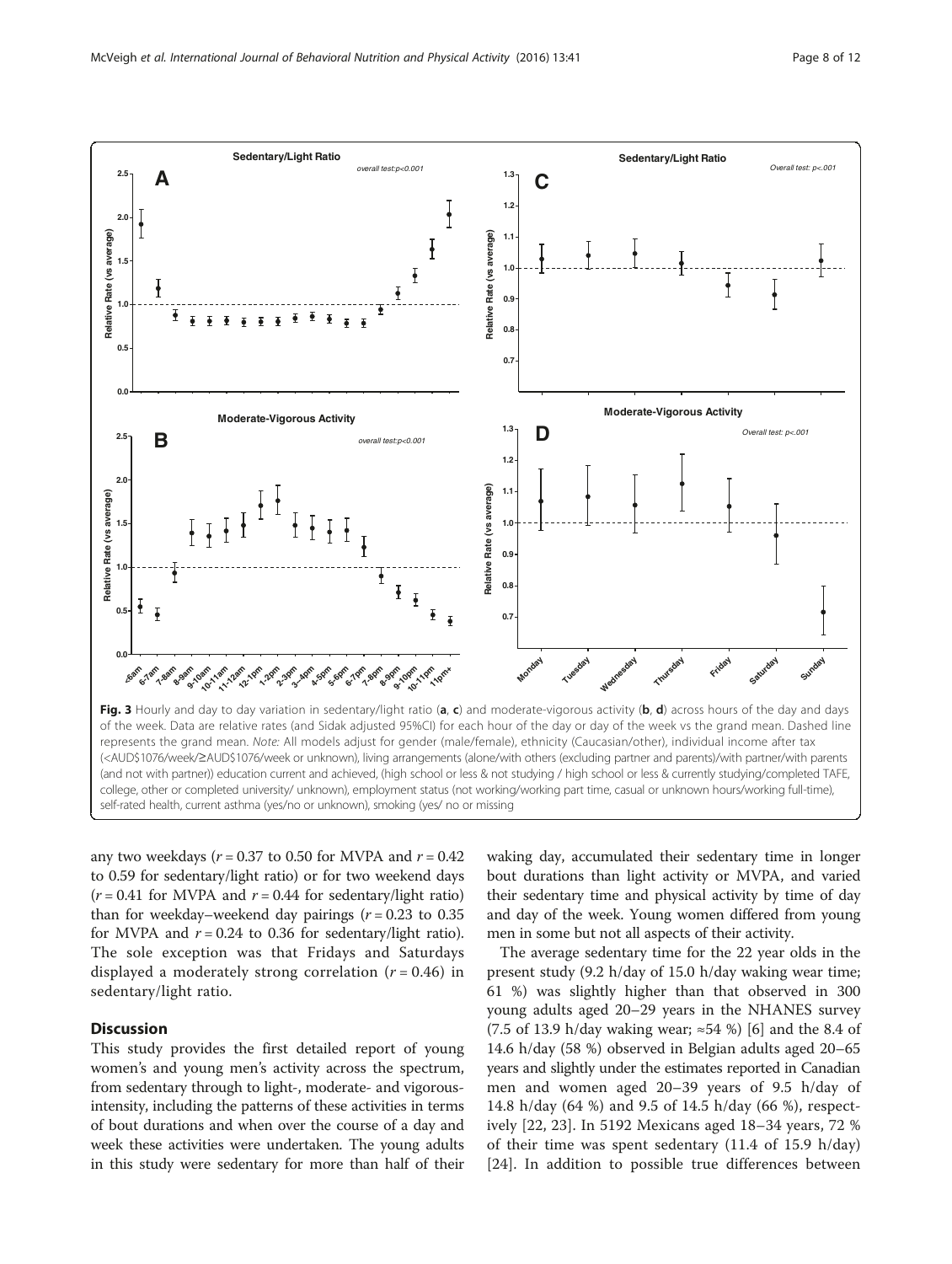the populations of young adults (of varying ages), methodological differences could also contribute to the differences observed. Specifically, prior studies (NHANES and Canadian study) used waking wear protocols (we used continuous wear), and differed from the current study in accelerometers used (Actical in the Canadian study and Latino study), accelerometer models (Actigraph 7164 in NHANES), filter settings and/or non-wear data processing procedures.

Despite methodological and other differences, all available studies suggest that young adults spend more than half of their waking time being sedentary. Whilst there are as yet no sedentary behaviour guidelines to determine the proportion of young adults exposed to excessive sedentary behaviour, evidence [[8\]](#page-10-0) suggests sedentary behaviour may be a substantial health risk for many young people.

The average time spent in moderate intensity activity by young women (28.4 min/day) and men (39.1 min/day) in this study was broadly similar to the few other studies on young adults. Specifically, a study of 431 women and men from the US aged 20–29 years (from the NHANES survey) accumulated 22.4 min/day and 37.9 min/day of MVPA respectively. Similar estimates of time have been reported for Canadian women (24 min/day) and men (33 min/day) aged 20–39 years for a 14.1 h/day [[22](#page-10-0)].

There are key differences between the tools used to generate evidence for international physical activity guidelines (self-report of specific, deliberate activities maintained for a minimum period) and accelerometer methods (movement in any context measured over a short period such as a minute). There are currently no methods to appropriately harmonise evidence collected from accelerometers with self-report based guidelines [[41](#page-11-0)]. Self-report estimates have placed the prevalence of young adult Australians (18–24 year olds) who participate in at least 150 min of MVPA per week, at 57 % (Australian Bureau of Statistics 2014). Similar proportions of young adults (18–24 year olds) meeting this commonly used guideline have been reported in women (53 %) and men (57 %) from 29 European countries [[42\]](#page-11-0). In our study, counting every minute above the moderate threshold as MVPA, more than two thirds (68 %) of the participants had mean daily MVPA over the monitoring period that was consistent with achieving the recommended 150 min or more of MVPA per week [\[43\]](#page-11-0). When considering MVPA in sustained bouts of ten or more minutes, either allowing for two minute hesitation period or examining strictly continuous periods, fewer participants achieved activity levels that were consistent with guidelines (22.8 % and 11.4 % overall, and varying somewhat between women and men). Average daily steps, after taking into account an estimated  $\approx 36$  % overestimation for unfiltered step counts with the accelerometer model and filter setting used [\[40](#page-11-0)], are consistent with the recommendation of at least 10,000 steps per day [\[44](#page-11-0)] for 54.2 % of young women and 58.9 % of young men. The current study shows, consistently across a range of methods, that there is a substantial proportion of young adults whose activity does not meet recommended levels and who are therefore likely at increased risk of a variety of health issues including coronary heart disease, metabolic syndrome, type 2 diabetes, breast and colon cancer, depression and falling [[45](#page-11-0)]. Though little evidence has been derived from tracking the same young adults over time, the tendency seen in cross-sectional studies for time spent in MVPA to decrease with age [[20](#page-10-0), [22\]](#page-10-0) suggests, in the absence of effective interventions, that the risk profile for groups of young adults like this is more likely to worsen as they move into middle age.

In the present study, women spent  $≈ 2–3 %$  more of their waking day (about 30 min/day in total) sedentary than men. Their sedentary time was also accumulated for slightly longer periods at a time and at a lower average intensity, suggesting this difference is not entirely due to misclassified stationary light activities (in which case one might expect more sedentary time, but at a higher average intensity and/or interrupted more regularly). The finding is consistent with the US NHANES 2003– 2004 findings from the young adult group (20–29 years), in which young women spent about 25 min more per day in sedentary time than young men [[6\]](#page-10-0), but differs from the Canadian findings of a non-significant difference of 1 min/day in the sedentary time of young women and men aged 20–39 years [\[22](#page-10-0)].

In the current study women compared with men had slightly higher amounts of vigorous activity and performed their vigorous activity at a higher average intensity (in terms of accelerometer counts per minute). Given the consistency in findings between amounts and average intensity, the result is unlikely due to use of a vigorous cut-point that is too low. In contrast, in the NHANES study and Canadian studies within the young adult age bracket (20–29 or 20–39 years), women had lower time spent in vigorous activity than men, although by a small amount [[20](#page-10-0), [22](#page-10-0)]. Consistent with the current study, these previous studies reported less MVPA in women than men.

Much of the young adults' sedentary time in the current study was accumulated in the form of prolonged bouts (34.1 % in bouts ≥20 min and 21.3 % in bouts ≥30 min); findings which are similar to those from adults aged 18 and older in the NHANES study (33.7 % of accrued in bouts ≥20 min and 21.5 % in bouts ≥30 mins or more) [[46](#page-11-0)]. The usual bout durations of sedentary time were slightly higher for women than men, but consistently averaged just over 11 min. These figures should not be taken to indicate that young adults only typically sit for around ten minutes at a time; interruptions to accelerometer bouts of sedentary time occur far more frequently than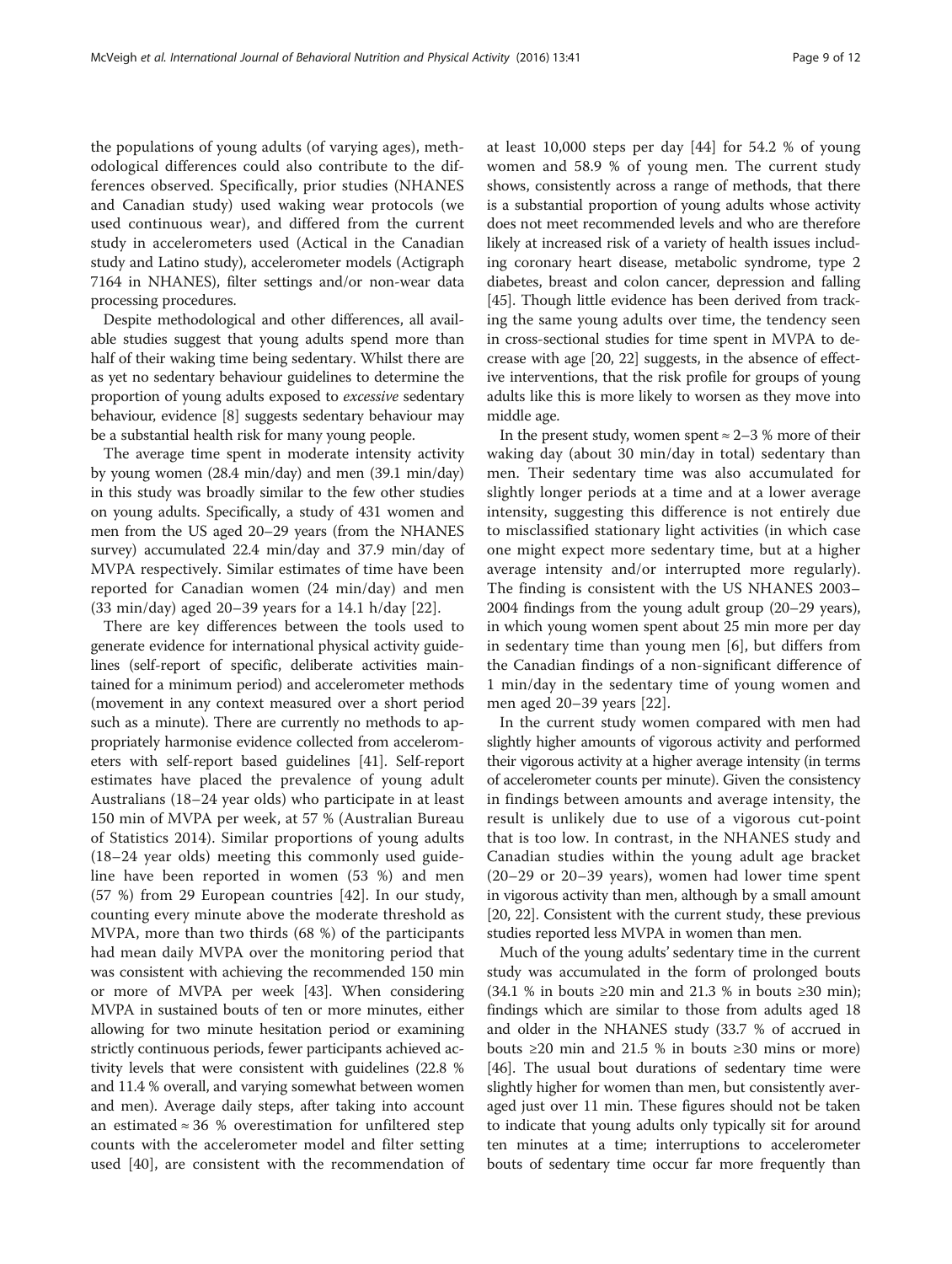actual sitting to standing postural transitions [\[47](#page-11-0)]. In contrast to sedentary time, half of all time spent in bouts of light activity and MVPA were very short  $(≤3-4)$ min and  $\leq$ 2–3 min respectively). Less than a quarter of all MVPA time was accrued in bouts of 10 or more minutes. The health-related importance of these findings relate to current evidence suggesting that sedentary time accrued in prolonged bouts increases cardio-metabolic disease risks [\[15](#page-10-0), [48, 49](#page-11-0)]. Accordingly, a useful focus of health programs could be to identify novel ways to encourage young adults to shorten bouts of time spent sedentary and prolong bouts of time spent in MVPA.

The diurnal patterning of both MVPA and sedentary/ light ratio showed sedentariness to reduce (and MVPA to increase) across the day and then to increase (and MVPA to reduce) again in the evening. Such diurnal patterns have been observed in diverse populations, including children [\[50](#page-11-0)] and older adults [[51\]](#page-11-0), but have not been previously described in young adults. Day of the week is sometimes associated with activity, with office workers spending 8 % more time sedentary on work days than non-work days [\[52](#page-11-0)], school students showing similar amounts of sedentary time on school days and weekend days [[53\]](#page-11-0), and a recent study of colon cancer survivors finding Saturdays were most sedentary and no significant differences in MVPA by day of the week [[54](#page-11-0)]. Daily patterning in the young adults in the current study was not as simple as active weekends and sedentary weekdays, instead being more consistent with the concept that Wednesday is "hump day" (Wednesday was highly sedentary) and Thursday the unofficial beginning of the weekend [\[55](#page-11-0)]. Sunday through Wednesday tended to be less active and/or more sedentary while the period Thursday through Saturday tended to be more active and/or less sedentary.

The variation observed by day of the week has methodological and practical implications. A single daily average from an incomplete week has flaws as an approach to estimating usual activity for an individual, particularly for MVPA, as it ignores systematic variability. Most estimates of the number of days of monitoring required to produce habitual estimates for an individual assume day to day error is random and any two days share the same correlation as any two other days [\[56](#page-11-0)]; neither of these assumptions held true for the young adults in the current study. Longer periods of monitoring are likely needed to determine usual activity for an individual young adult. Practically, such day to day variation suggests that there are external factors commonly part of young adults' weekly routines that either increase or decrease the chances of engaging in sedentary behaviours, light intensity activities and MVPA. Our findings offer interesting possibilities for targeted interventions, with time periods with the worst profile perhaps offering the most

"room to improve", for example, by replacing evening sitting with activity [\[57\]](#page-11-0), or alternatively the time periods with better profiles may reflect times when activity is easier to undertake. Qualitative research may be useful to understand why young adults engage in sedentary behaviours and physical activity at particular times and days.

## Strengths and limitations

A key contribution of this study is the detailed reporting of young adults' sedentary time, light activity, moderate activity and vigorous activity; including the patterns in terms of bouts and when over the course of a day and week they perform these behaviours. The pattern of accumulation of sedentary time and physical activity is emerging as important, but had yet to be described specifically in young adults. The sample was of moderate size and reasonably representative of the spread of a number of sociodemographic features, although with some proportion differences, of a group of racially homogenous young adults of around 22 years of age in a particular geo-cultural location. The use of hip-worn Actigraph accelerometer data in one minute epochs was typical of much of the literature [[58](#page-11-0)], enhancing comparability of findings. However, such methods have limitations in measurement of activity, including under-detection of non-ambulatory physical activities, and limited validity for assessing patterns of sedentary accumulation [\[47](#page-11-0)]. Though cut-point choice was an unlikely explanation for the gender differences observed (which were sometimes counter to the literature), the broader issue of misclassified activity types in hip-worn accelerometer data could affect comparisons between men and women. For example, if well captured activities (e.g., jogging/running) comprise more of young women's than young men's vigorous activity, this would contribute to the higher amounts and intensity of vigorous activity observed in women than men.

## Conclusions

Young adults spent much of their day sedentary, despite many also engaging in levels of MVPA consistent with self-report based public health recommendations over their monitored period. It will be important for future studies to identify correlates and life-course predictors of sedentary behaviours and physical activity specifically in young adults to help inform targets for early interventions. Young adults are accumulating a substantial proportion of their sedentary time in prolonged periods and differently across various times of the day and days of the week. The findings on the accumulation patterns of sedentary time and physical activity can be used to inform targeted interventions in order to try and improve the current behaviours of young adults, and thus their life-course trajectories for activity related behaviours and health sequelae.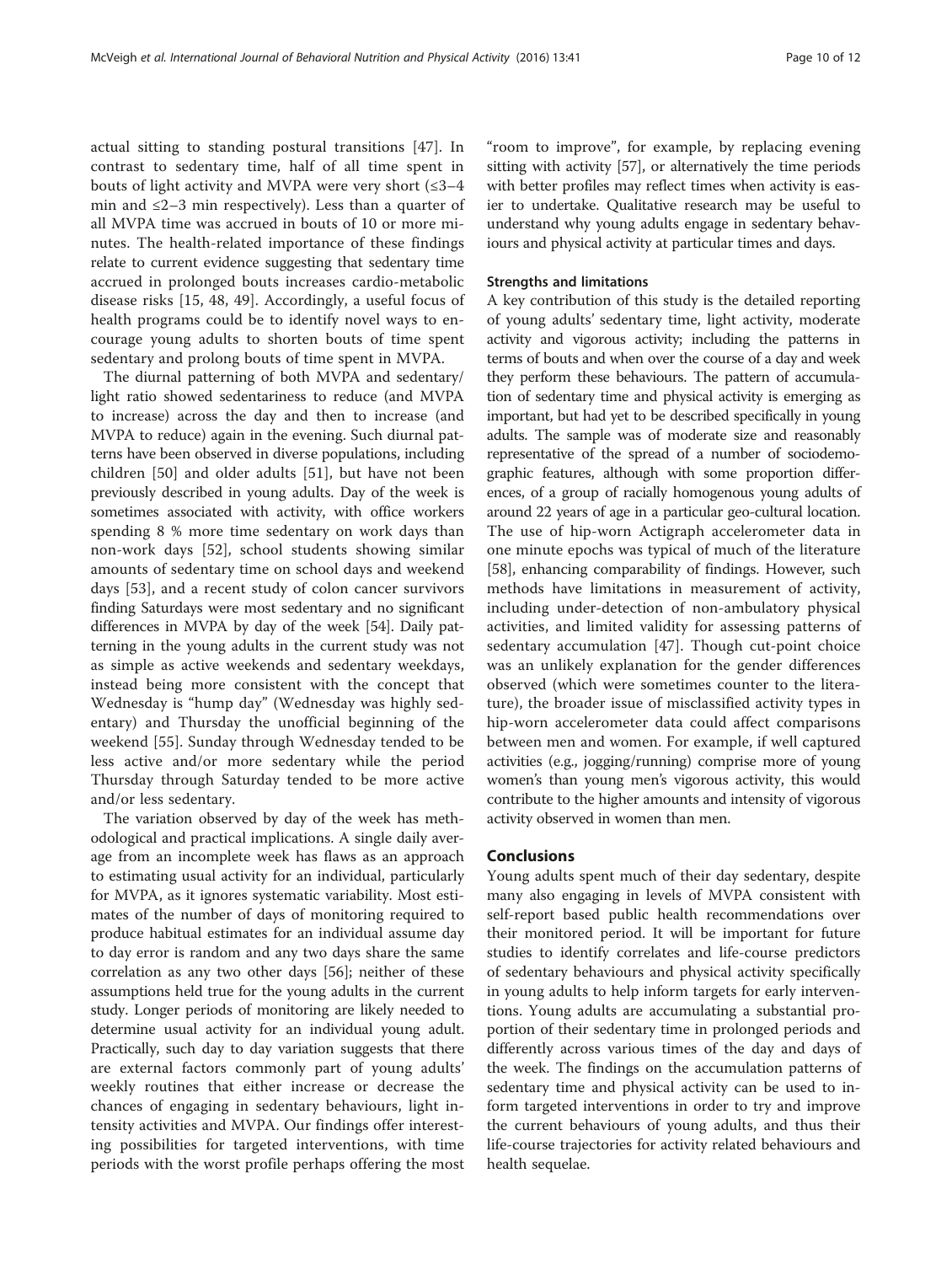## <span id="page-10-0"></span>Additional file

[Additional file 1: Table S1.](dx.doi.org/10.1186/s12966-016-0363-0) Socio-demographic comparison of participants in this study ( $n = 773$ ) (Raine year 22 follow up) with contemporaneous Western Australian 22 year olds (2011 Census data). Table S2. Correlations matrix showing correlations between days of the week in linear mixed models examining daily variation in sedentary time (sedentary/light ratio) and MVPA. Figure S1. Sedentary accumulation in all Raine young women (top) and men (bottom), with usual sedentary bout duration [\[59\]](#page-11-0). (DOCX 110592 kb)

#### Competing interests

The authors declare that they have no conflict of interest.

#### Authors' contributions

LS, RA, GH, MT, AS conceived the study. LS, JM, EH, PE managed the data collection. EW, JM, LS, GN processed the data. JM, EW, GN, LS drafted the paper. All authors contributed to revising the paper.

#### Acknowledgments

We gratefully acknowledge the Raine Study participants and the Raine Study Team for cohort co-ordination and data collection. Core funding for the Raine Study is provided by the University of Western Australia; Curtin University; the Telethon Kids Institute; the Women and Infants Research Foundation; the Raine Medical Research Foundation and Edith Cowan University. Specific data collection for the 22-yr follow-up was funded by the National Health and Medical Research Council Project grants #104484, 1027449 and 1021858. Straker is supported by a National Health and Medical Research Council Senior Research Fellowship 1019980. Healy is supported by an NHMRC #108029 Career Development Fellowship and a Heart Foundation Postdoctoral Fellowship PH 12B 7054. Winkler was supported by a NHMRC Centre for Research Excellence Grant on Sitting Time and Chronic Disease Prevention – Measurement, Mechanisms and Interventions #1057608. PR Eastwood is funded by a NHMRC Senior Research Fellowship (No. 1042341).

#### Author details

<sup>1</sup>School of Physiotherapy and Exercise Science, Curtin University, Perth, WA, Australia. <sup>2</sup>The University of Queensland, School of Public Health, Brisbane, Australia. <sup>3</sup>Children's Hospital of Eastern Ontario Research Institute, Ottawa, Canada. <sup>4</sup>ESMI, University of Exeter Medical School, St.Luke's Campus, Exeter, UK. <sup>5</sup>Centre for Sleep Science, School of Anatomy, Physiology & Human Biology, University of Western Australia, Perth, Western Australia, Australia. 6 Baker IDI Heart & Diabetes Institute Melbourne, Victoria, Australia.

## Received: 22 December 2015 Accepted: 16 March 2016 Published online: 24 March 2016

#### References

- 1. Nelson MC, Story M, Larson NI, Neumark-Sztainer D, Lytle LA. Emerging adulthood and college-aged youth: an overlooked age for weight-related behavior change. Obesity (Silver Spring). 2008;16:2205–11.
- 2. Kwan MY, Cairney J, Faulkner GE, Pullenayegum EE. Physical activity and other health-risk behaviors during the transition into early adulthood: a longitudinal cohort study. Am J Prev Med. 2012;42:14–20.
- 3. Dierker L, Lloyd-Richardson E, Stolar M, Flay B, Tiffany S, Collins L, Bailey S, Nichter M, Nichter M, Clayton R, Tobacco Etiology Research N. The proximal association between smoking and alcohol use among first year college students. Drug Alcohol Depend. 2006;81:1–9.
- 4. Telama R, Yang X, Leskinen E, Kankaanpaa A, Hirvensalo M, Tammelin T, Viikari JS, Raitakari OT. Tracking of physical activity from early childhood through youth into adulthood. Med Sci Sports Exerc. 2014;46:955–62.
- 5. Hull E, Rofey D, Robertson R, Nagle E, Otto A, Aaron D. Influence of marriage and parenthood on physical activity: A 2-Year Prospective Analysis. J Phys Act Health. 2010;7:577–83.
- Matthews CE, Chen KY, Freedson PS, Buchowski MS, Beech BM, Pate RR, Troiano RP. Amount of time spent in sedentary behaviors in the United States, 2003–2004. Am J Epidemiol. 2008;167:875–81.
- 7. Lee IM, Shiroma EJ, Lobelo F, Puska P, Blair SN, Katzmarzyk PT. Effect of physical inactivity on major non-communicable diseases worldwide: an analysis of burden of disease and life expectancy. Lancet. 2012;380:219–29.
- 8. Biswas A, Oh PI, Faulkner GE, Bajaj RR, Silver MA, Mitchell MS, Alter DA. Sedentary time and its association with risk for disease incidence, mortality, and hospitalization in adults: a systematic review and meta-analysis. Ann Intern Med. 2015;162:123–32.
- 9. Begg S, Vos T, Barker B, Stevenson C, Stanley L, Lopez A. Burden of disease and injury in Australia, 2003. Canberra: Australian Institute of Health and Welfare; 2007.
- 10. Van der Ploeg H, Chey T, Korda R, Banks E, Bauman A. Sitting Time and All-Cause Mortality Risk in 222 497 Australian Adults. Arch Intern Med. 2012;172:494.
- 11. Buman M, Winkler E, Kurka J, Hekler E, Baldwin C, Owen N, Ainsworth B, Healy GN, Gardiner PA. Reallocating Time to Sleep, Sedentary Behaviors, or Active Behaviors: Associations With Cardiovascular Disease Risk Biomarkers, NHANES 2005–2006. Am J Epidemiol. 2014;179:323–34.
- 12. Carson V, Ridgers ND, Howard BJ, Winkler EA, Healy GN, Owen N, Dunstan DW, Salmon J. Light-intensity physical activity and cardiometabolic biomarkers in US adolescents. PLoS One. 2013;8:e71417.
- 13. Zick CD, Stevens RB, Bryant WK. Time use choices and healthy body weight: a multivariate analysis of data from the American Time Use Survey. Int J Behav Nutr Phys Act. 2011;8:84.
- 14. Healy GN, Clark BK, Winkler EA, Gardiner PA, Brown WJ, Matthews CE. Measurement of adults' sedentary time in population-based studies. Am J Prev Med. 2011;41:216–27.
- 15. Dunstan DW, Kingwell BA, Larsen R, Healy GN, Cerin E, Hamilton MT, Shaw JE, Bertovic DA, Zimmet PZ, Salmon J, Owen N. Breaking up prolonged sitting reduces postprandial glucose and insulin responses. Diabetes Care. 2012;35:976–83.
- 16. De Bourdeaudhuij I, Sallis J, Vandelanotte C. Tracking and explanation of physical activity in young adults over a 7-year period. Res Q Exerc Sport. 2002;73:376–85.
- 17. Caspersen C, Pereira M, Curran K. Changes in Physical Activity Patterns in the US by Sex and Cross Sectional Age. Med Sci Sports Exerc. 2000;32:1601–9.
- 18. Biddle SJ, Pearson N, Ross GM, Braithwaite R. Tracking of sedentary behaviours of young people: a systematic review. Prev Med. 2010;51:345–51.
- 19. Brown WJ, Trost SG. Life transitions and changing physical activity patterns in young women. Am J Prev Med. 2003;25:140–3.
- 20. Troiano RP, Berrigan D, Dodd KW, Masse LC, Tilert T, McDowell M. Physical activity in the United States measured by accelerometer. Med Sci Sports Exerc. 2008;40:181–8.
- 21. Colley RC, Garriguet D, Janssen I, Craig CL, Clarke J, Tremblay MS. Physical activity of Canadian children and youth: accelerometer results from the 2007 to 2009 Canadian Health Measures Survey. Health Rep. 2011;22:15–23.
- 22. Colley R, Garriguet D, Janssen I, Craig CL, Clarke J, Tremblay MS. Physical activity of Canadian adults: Accelerometer results from the 2007 to 2009 Canadian Health Measures Survey. Health Rep. 2011;22:7–14.
- 23. Van Dyck D, Cardon G, Deforche B, Owen N, Sallis JF, De Bourdeaudhuij I. Neighborhood walkability and sedentary time in Belgian adults. Am J Prev Med. 2010;39:25–32.
- 24. Merchant G, Buelna C, Castañeda SF, Arredondo EM, Marshall SJ, Strizich G, Sotres-Alvarez D, Chambers EC, McMurray RG, Evenson KR, et al. Accelerometer-measured sedentary time among Hispanic adults: Results from the Hispanic Community Health Study/Study of Latinos (HCHS/SOL). Prev Med Rep. 2015;2:845–53.
- 25. Newnham J, Evans S, Michael C, Stanley F, Landau L. Effects of frequent prenatal ultrasound on birthweight: follow up at 1 year of age. Lancet. 1993;342:887–91.
- 26. Straker LM, Hall GL, Mountain J, Howie EK, White E, McArdle N, Eastwood PR, Raine Study 22 year follow-up Investigator G. Rationale, design and methods for the 22 year follow-up of the Western Australian Pregnancy Cohort (Raine) Study. BMC Public Health. 2015;15:663.
- 27. Tudor-Locke C, Barreira TV, Schuna Jr JM, Mire EF, Katzmarzyk PT. Fully automated waist-worn accelerometer algorithm for detecting children's sleep period time separate from 24-hour physical activity or sedentary behaviors. Appl Physiol Nutr Metab. 2014;39:53–7.
- 28. Tracy DJ, Xu Z, Choi L, Acra S, Chen KY, Buchowski MS. Separating bedtime rest from activity using waist or wrist-worn accelerometers in youth. PLoS One. 2014;9:e92512.
- 29. Kinder JR, Lee KA, Thompson H, Hicks K, Topp K, Madsen KA. Validation of a hip-worn accelerometer in measuring sleep time in children. J Pediatr Nurs. 2012;27:127–33.